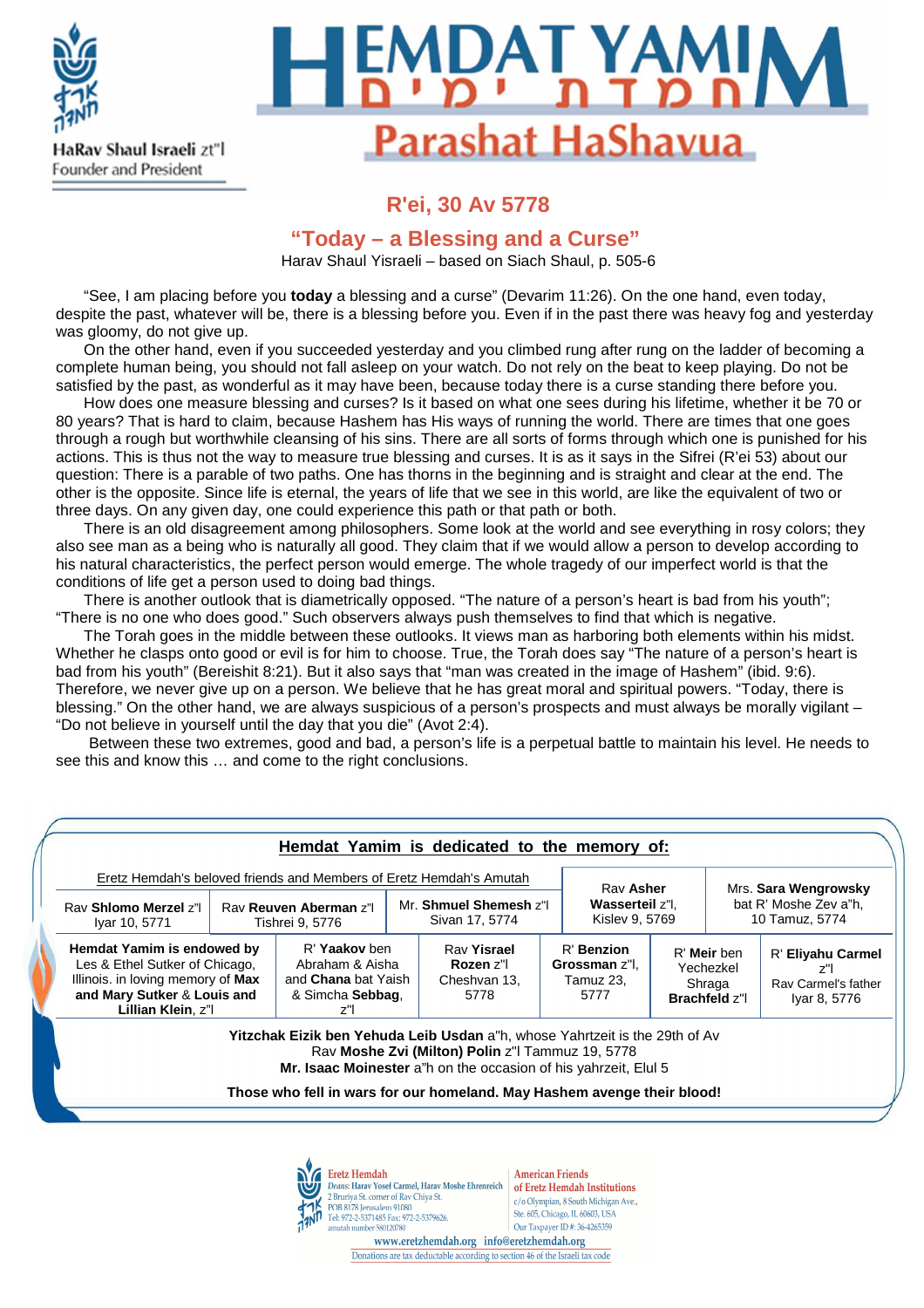

# **Ask the Rabbi**

by Rav Daniel Mann

### **Lateral Position of Tefillin Shel Rosh – part II**

**Question:** Must the *tefillin shel rosh* be exactly in the middle of the head, to the extent that some people spend several seconds fixing it in front of a mirror?

**Answer:** [We saw a machloket whether the middle is a line on or (more likely) an area of the head. We will now search for the area's width/borders.]

The *gemara* (Eiruvin 95b) provides a clue. The *halacha* that one who is saving *tefillin*, found on Shabbat in a place where one may not carry, wears two pairs at a time, is because there is room on the head to wear two *tefillin* in a halachic manner. How big is this area on the head?

Important sources, both early (see midrash, cited by Tosafot, ad loc.) and more recent (see Bi'ur Halacha to 32:41), indicate that the standard size of *tefillin* is 2 etzbaot (4 cm. according to Ray Chaim Naeh). It is unclear (see Divrei Yoel ibid.) as to whether this includes the ma'avarta (through which the retzuot go); we will assume not. Thus, the area, from hairline going back is at least 8 cm. Most *poskim* assume that if you can put two normal size *tefillin*, you can also put one big tefillin up to their combined size (see Bi'ur Halacha ibid., Divrei Yoel ibid.). Therefore, we can dismiss what a fringe source claims – that the *tefillin* must fit in within the space in between (not including) the eyes, which is approximately 3 cm. width. According to this, some 95% of today's tefillin (as well as Chazal's) are unusable.

In a widely quoted teshuva, the Divrei Chayim (OC II:6) reacted with disdain to the then new idea of using a mirror to get the tefillin centered exactly. He argues that tefillin can be off-center, as there is room for two tefillin also laterally. (Some ask that if he is right, why couldn't the gemara (ibid.) allow bringing 4 (2\*2) tefillin in at a time.) The Tzitz Eliezer (XII:6) agrees with the Divrei Chayim but says that it is best to have the tefillin quite centered, and that the latter objected only to use of a mirror. In the past, men were prohibited to use a mirror, as it was a feminine activity (Shulchan Aruch, Yoreh Deah 156:2), without real need.

If the middle refers to an area and it cannot be limited to the area in between the eyes, what is it? The Magen Giborim (Shiltei Giborim 27:6) suggests that the entire top of the head is okay, as it is parallel to the placement on the arm, but this does not fit well with the language of the Rambam and Shulchan Aruch. If the Beit Yosef is correct, that the bay t is learned from the knot. Rashi by the knot seems to say that anywhere opposite the *oref* is fine; extending that to the front of the head, this would be most but not all of the width of the top of the head. You get a similar width by taking "between the eyes" literally, but including the width of the eyes. Measuring from the center of one eye to the other gives 6.4 cm, for the average person (# courtesy of my optometrist), which works out reasonably if the 4 etzbaot (see above) includes the ma'avarta, which does not exist on the sides.

Perhaps "between your eyes" is not literal but teaches the general area, in the middle of the head. From there one is to follow normal guidelines – the Torah was not given to angels and does not want us to be OCD. For the average tefillin, that requires them to be approximately centered (no mirror required, just as people don't use for the knot). If we take the permitted area from front-back and turn it into a square, we also aim for the center but have reasonable leeway with normal-sized tefillin. The same is true if any part of the tefillin's width needs to be over the exact middle. All these possibilities are consistent with the mainstream approach, including the Tzitz Eliezer (above). Middle – apparently; precise – NO.

In summary only fringe opinions make exactness/mirror necessary for centering tefillin shel rosh. But given that opinions exist and centering is probably laudable, using a mirror is not something to criticize (it is not less important than centering a tie). One who is very careful about centering and lax on how low the *tefillin* go is misguided.

#### **Do not hesitate to ask any question about Jewish life, Jewish tradition or Jewish law.**



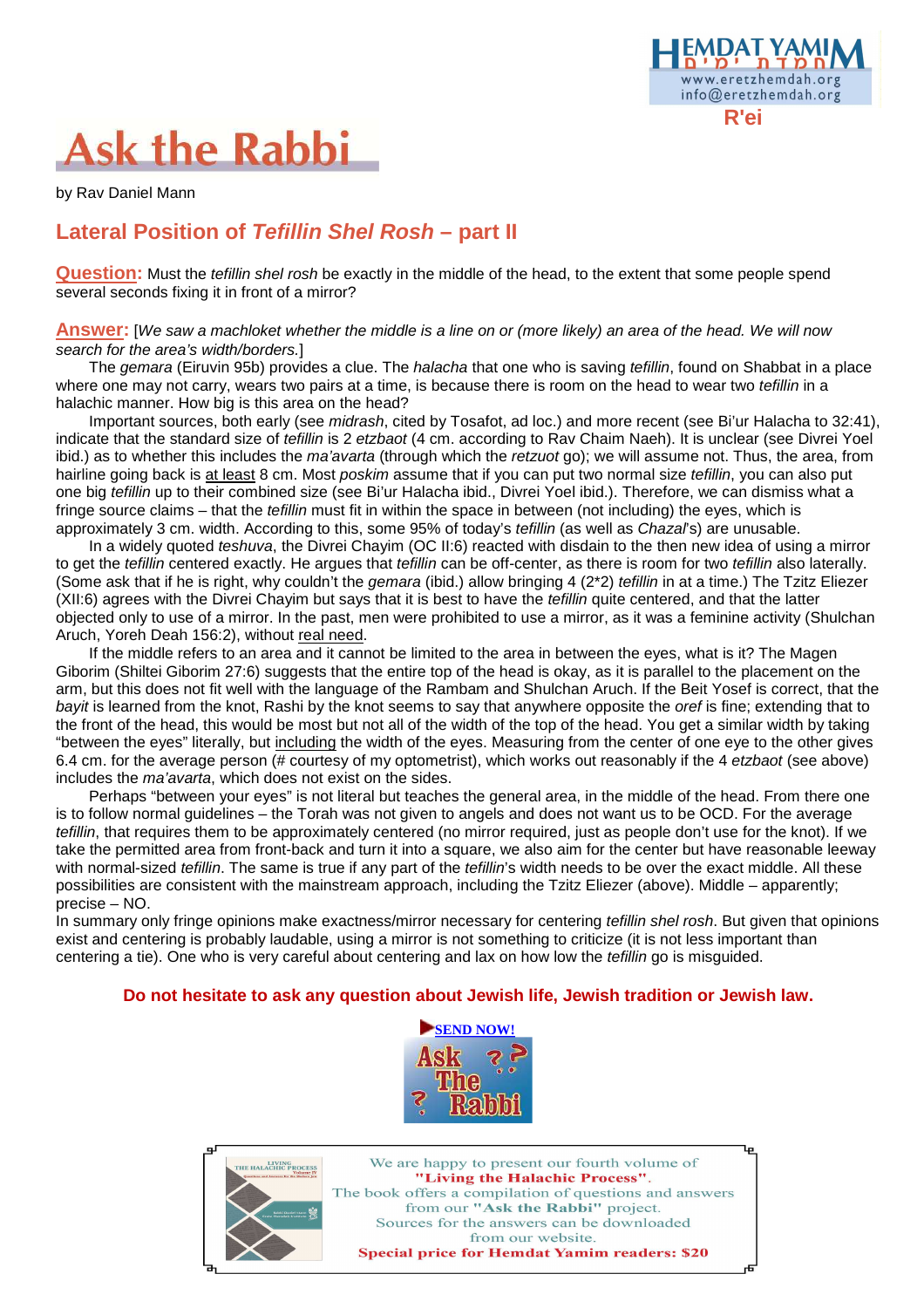

# in Ava

(from the writings of Harav Avraham Yitzchak Hakohen Kook, z.t.l)

#### **The Respectable Connected to the Unsightly**

(condensed from Ein Ayah, Shabbat 6:79)

**Gemara:**Why [in the description of the spoils of the war against Midian] does it mention the jewelry that is worn on the external parts of the body along with the jewelry that is worn on the body's covered parts? It is to teach you that whoever stares at a woman's small finger is as if he stares at her most private parts.

**Ein Ayah:** Evil and unsightly things, from an ethical perspective, can come among living people only when they are enveloped by external beauty. Beauty is innately respectable, and it makes a positive impact internally on the spirit, which "expands" in the face of the feeling of clear, clean delicateness that it contains. However, if the beauty envelopes something that is ethically disgusting, in relation to the person looking at it, then the beauty itself is destructive.

It is not just that the beauty is liable to serve as a trap for the beholder (i.e., cause him to sin), to capture the one who is beguiled by it within the internal unsightly matter. Rather, the impression that this beauty that envelopes something disgusting is itself bad, as it is in any case of prohibited gazing. As such, it weakens the healthy foundation of the stable morality of the purity of the spirit. This is because the beauty draws one internally to it as something that is specially connected to the morally disgusting matter. The spiritual weakness that it creates puts a person at ease with the feeling related to horrible sins because the attractive nature of the beauty covers the unsightliness. Even if the beholder's spirit has not deteriorated to the point that it is drawn into the trap of disgustingness and sin [to act upon it], still the filth that weakens a life of purity certainly makes a mark with the help of the feeling of the external beauty. For this reason, the jewelry of the outside is connected to the jewelry on the inside.

#### **Negative Impact on the Community Impacts on the Individual**

(condensed from Ein Ayah, Shabbat 6:80)

**Gemara:** Whenever the Rabbis said that something is forbidden because of marit ayin (it looks to others as if he is doing something forbidden), it is forbidden to do so even in a room within another room [and no one is present].

**Ein Ayah:** All of existence, with all the events that transpire, joins together with clear thought to form one unit. The individual and the community act upon and are impacted by each other in their natural lives and their moral lives.

Actions that when they are visible to others can damage the life of morality, purity, and sanctity already have imbedded in them venom that poisons a person's morality and completeness. This includes actions whose only negative element is that when the public sees them, people see it as a sin, in a manner that we call marit ayin. [Even when the public has actually not seen it,] it still has a negative impact on the person who acted in that manner as if it already was seen and misunderstood by others. Since this negative spirituality is connected to the action itself, it is correct to forbid it even if it is done in a room that is inside another room.



#### **Tzofnat Yeshayahu-Rabbi Yosef Carmel**

The Prophet Yeshayahu performed in one of the most stormy and dramatic periods of the Israeli nation's life, a period of anticipation for the Messiah that was broken by a terrible earthquake, and also caused a spiritual and political upheaval. The light at the end of the tunnel shone again only in the days of Chizkiyah.

Tzofnat Yeshayahu - from Uziya to Ahaz" introduces us to three kings who stood at this crossroad in our nation's history: Uziya, a king who seeked God but was stricken with leprosy because of his sin; Yotam, the most righteous king in the history of our people; And Ahaz, the king who knew God but did not believe in His providence.

In his commentary on the prophecies of Yeshayahu, Rabbi Yosef Carmel, Head of the Eretz Hemdah-Gazit rabbinical court and a disciple of Rabbi Shaul Israeli zt"l, clings to the words of Hazal, our sages, and to the commentaries of the Rishonim, the great Jewish scholars of the middle ages, and offers a fascinating way to study Tanach. This reading attempts to explain the Divine Plan in this difficult period and to clarify fundamental issues in faith. Tzofnat Yeshayahu reveals to the reader the meaning of the prophecies in the context of the prophet's generation and their relevance to our generation. **Buy Now**